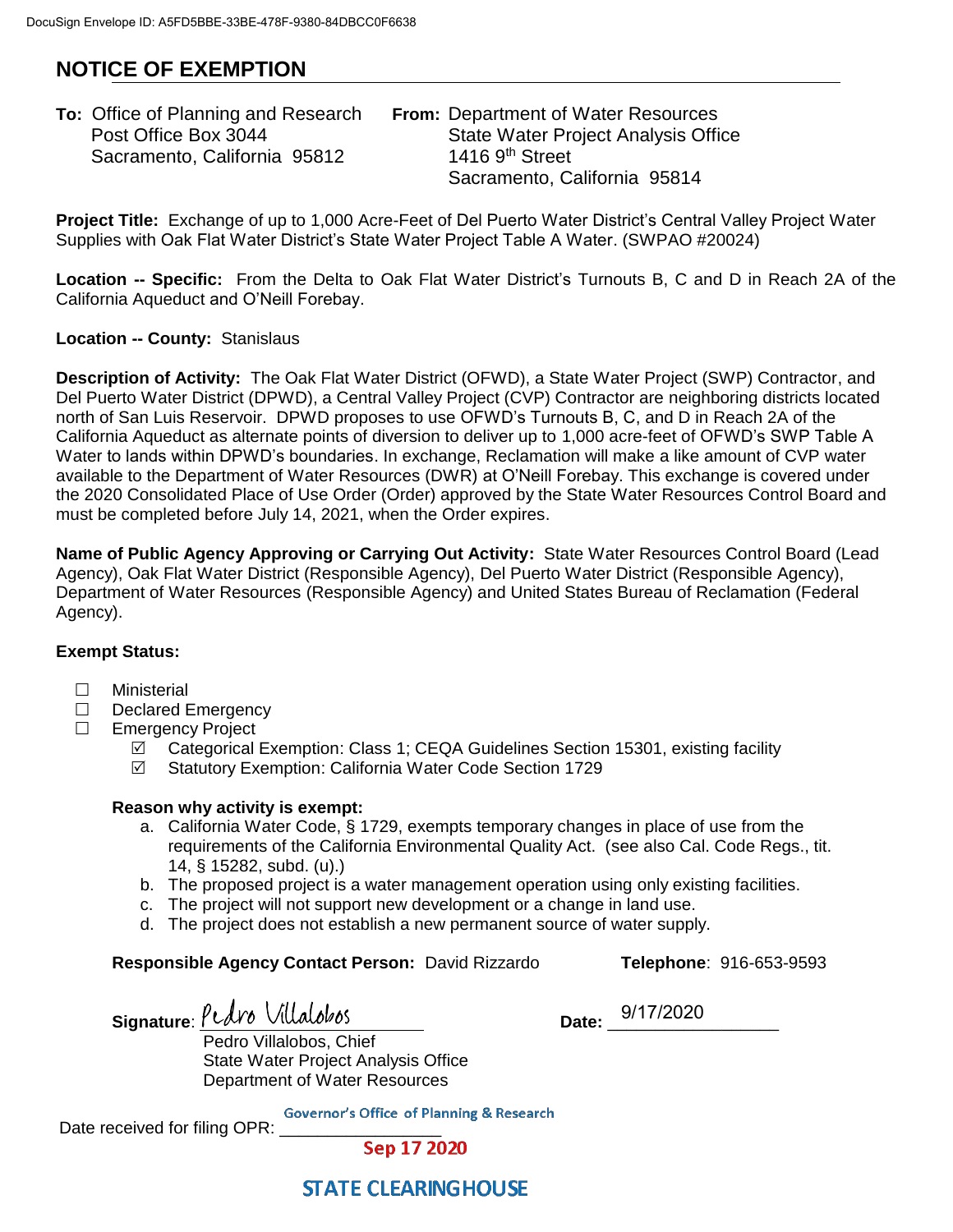

| <b>Certificate Of Completion</b>                                                         |                                        |                                              |  |
|------------------------------------------------------------------------------------------|----------------------------------------|----------------------------------------------|--|
| Envelope Id: A5FD5BBE33BE478F938084DBCC0F6638<br>Status: Completed                       |                                        |                                              |  |
| Subject: Please DocuSign: 02_20024.dpwd.swp.cvp.exchange.short-term.DWR-NOE.doc          |                                        |                                              |  |
| Source Envelope:                                                                         |                                        |                                              |  |
| Document Pages: 1                                                                        | Signatures: 1                          | Envelope Originator:                         |  |
| Certificate Pages: 2                                                                     | Initials: 0                            | <b>DWR SWPAO Executive Secretary</b>         |  |
| AutoNav: Enabled                                                                         |                                        | 1416 9th Street                              |  |
| EnvelopeId Stamping: Enabled                                                             |                                        | Sacramento, CA 95814                         |  |
| Time Zone: (UTC-08:00) Pacific Time (US & Canada)                                        |                                        | SWPAOExecSecr@water.ca.gov                   |  |
|                                                                                          |                                        | IP Address: 136.200.53.23                    |  |
| <b>Record Tracking</b>                                                                   |                                        |                                              |  |
| Status: Original                                                                         | Holder: DWR SWPAO Executive Secretary  |                                              |  |
| 9/17/2020 11:55:15 AM                                                                    | SWPAOExecSecr@water.ca.gov             | Location: DocuSign                           |  |
| Security Appliance Status: Connected                                                     | Pool: StateLocal                       |                                              |  |
| Storage Appliance Status: Connected                                                      | Pool: Department of Water Resources    | Location: DocuSign                           |  |
|                                                                                          |                                        |                                              |  |
| <b>Signer Events</b>                                                                     | <b>Signature</b>                       | Timestamp                                    |  |
| Pedro Villalobos                                                                         |                                        | Sent: 9/17/2020 11:58:02 AM                  |  |
| pedro.villalobos@water.ca.gov                                                            | Pedro Villalobos                       | Viewed: 9/17/2020 1:05:25 PM                 |  |
| Chief of the State Water Project Analysis Office                                         |                                        | Signed: 9/17/2020 1:06:30 PM                 |  |
| Department of Water Resources                                                            | Signature Adoption: Pre-selected Style |                                              |  |
| Security Level: Email, Account Authentication<br>(None)                                  | Using IP Address: 136.200.53.16        |                                              |  |
|                                                                                          |                                        |                                              |  |
| <b>Electronic Record and Signature Disclosure:</b><br>Not Offered via DocuSign           |                                        |                                              |  |
|                                                                                          |                                        |                                              |  |
| In Person Signer Events                                                                  | <b>Signature</b>                       | Timestamp                                    |  |
| <b>Editor Delivery Events</b>                                                            | <b>Status</b>                          | Timestamp                                    |  |
| <b>Agent Delivery Events</b>                                                             | <b>Status</b>                          | Timestamp                                    |  |
| <b>Intermediary Delivery Events</b>                                                      | <b>Status</b>                          | Timestamp                                    |  |
|                                                                                          |                                        |                                              |  |
| <b>Certified Delivery Events</b>                                                         | <b>Status</b>                          | Timestamp                                    |  |
|                                                                                          | <b>Status</b>                          |                                              |  |
| <b>Carbon Copy Events</b>                                                                |                                        | Timestamp                                    |  |
| <b>DWR SWPAO Executive Secretary</b>                                                     | <b>COPIED</b>                          | Sent: 9/17/2020 1:06:31 PM                   |  |
| swpaoexecsecr@water.ca.gov                                                               |                                        |                                              |  |
| Department of Water Resources<br>Security Level: Email, Account Authentication<br>(None) |                                        |                                              |  |
| <b>Electronic Record and Signature Disclosure:</b><br>Not Offered via DocuSign           |                                        |                                              |  |
|                                                                                          |                                        |                                              |  |
| <b>Witness Events</b>                                                                    | <b>Signature</b>                       | Timestamp                                    |  |
| <b>Notary Events</b>                                                                     | <b>Signature</b>                       | Timestamp                                    |  |
|                                                                                          |                                        |                                              |  |
| <b>Envelope Summary Events</b>                                                           | <b>Status</b>                          | <b>Timestamps</b>                            |  |
| <b>Envelope Sent</b><br><b>Certified Delivered</b>                                       | Hashed/Encrypted<br>Security Checked   | 9/17/2020 1:06:31 PM<br>9/17/2020 1:06:31 PM |  |

Certified Delivered Security Checked 9/17/2020 1:06:31 PM Signing Complete Signing Complete Security Checked Security Checked 9/17/2020 1:06:31 PM